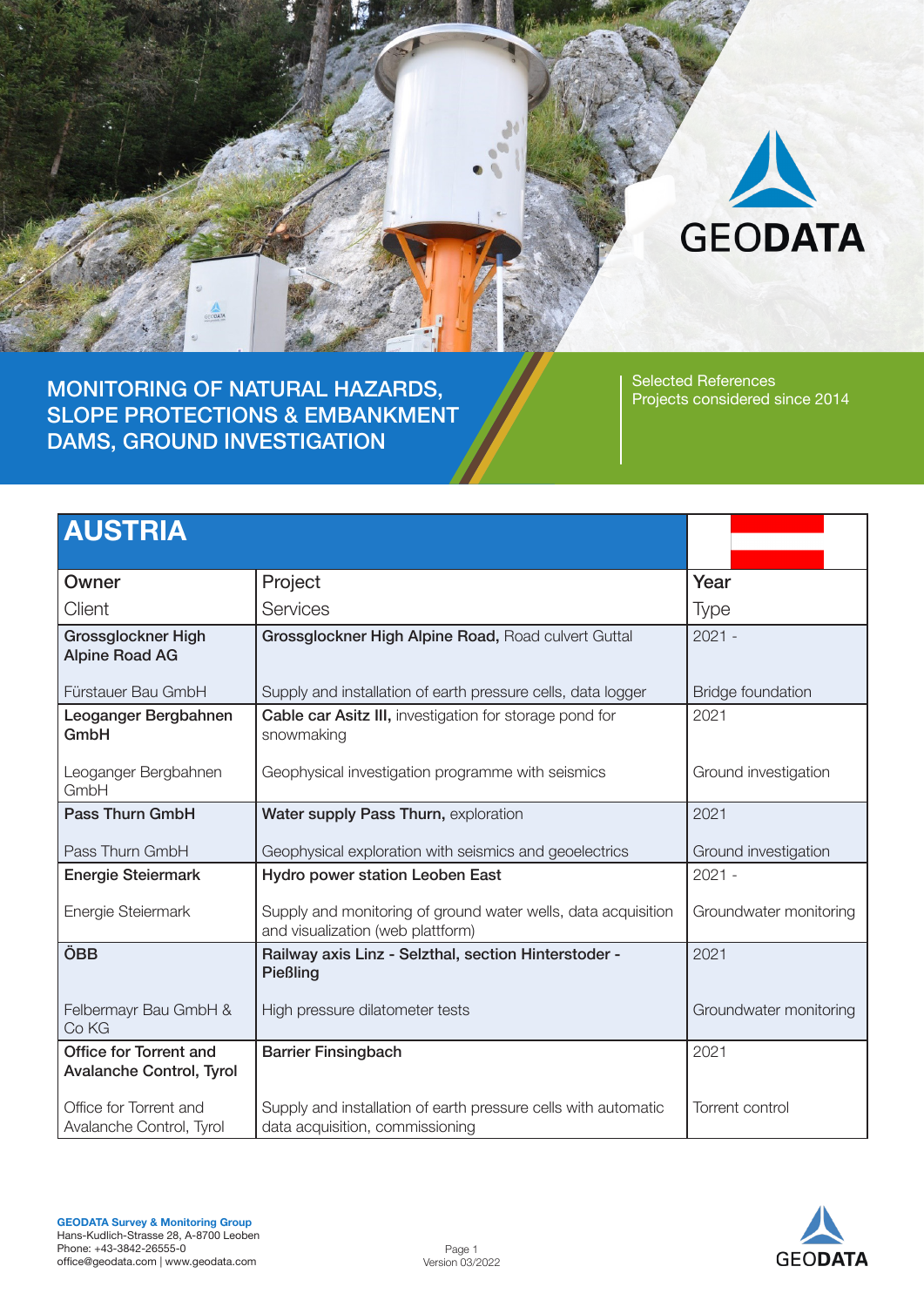Monitoring of natural hazards, slope protections & embankment dams, ground investigation



| Owner                                                                | Project                                                                                                                                                                                                                                                                             | Year                             |
|----------------------------------------------------------------------|-------------------------------------------------------------------------------------------------------------------------------------------------------------------------------------------------------------------------------------------------------------------------------------|----------------------------------|
| Client                                                               | Services                                                                                                                                                                                                                                                                            | <b>Type</b>                      |
| <b>Municipality Schladming</b>                                       | Hiking trails, assessment of rockfall hazard                                                                                                                                                                                                                                        | 2021                             |
| Municipality Schladming                                              | Aerial survey by drone, photogrammetric evaluation and<br>creation of 3D model                                                                                                                                                                                                      | Rockfall protection              |
| <b>Salzburg AG</b>                                                   | Hydropower plant Hollersbach, Risk assessment of the left<br>slope above the reservoir                                                                                                                                                                                              | 2021                             |
| GEOCONSULT ZT GmbH                                                   | Geophysical investigations in the form of seismic profiles                                                                                                                                                                                                                          | Rockfall protection              |
| Salzburger<br>Regionalstadtbahn<br>Projektgesellschaft<br>Salzburger | S-LINK, extension of the Salzburg regional railway from the<br>main station to Hallein<br>Supply and installation of piezometers with data loggers,                                                                                                                                 | $2021 -$<br>Ground investigation |
| Regionalstadtbahn<br>Projektgesellschaft                             | geophysical explorations (seismic and georadar),<br>instrumentation and measurement of a test field for ground<br>improvement with georobot systems for automatic 3D<br>monitoring, levelling and borehole instrumentation with<br>inclinometers and magnetostrictive extensometers |                                  |
| <b>Federal Road</b><br><b>Administration Carinthia</b>               | B111 Gailtalstrasse Promeggen West, Landslide                                                                                                                                                                                                                                       | 2020                             |
| HTB Bau                                                              | Multiple point extensometer, supply and installation                                                                                                                                                                                                                                | Landslide monitoring             |
| <b>TIWAG</b>                                                         | "Hoher Stein", Gepatsch Reservoir, Kaunertal                                                                                                                                                                                                                                        | 2020                             |
| <b>TIWAG</b>                                                         | Supply, installation and operating of joint meters with<br>automatic data acquisition and alarming; 2D-Seimic<br>investigation; Creation of 3D terrain model (photogrammetric<br>with drones, terrestric laserscans, GNSS)                                                          | Rockfall protection              |
| <b>ASFINAG</b>                                                       | S10, Mühlviertler freeway                                                                                                                                                                                                                                                           | 2020                             |
| <b>AFRY Austria GmbH</b>                                             | High pressure dilatometer tests                                                                                                                                                                                                                                                     | Ground investigation             |
| <b>Country Road</b>                                                  | L502 St. Lamprechterstrasse, Rockfall                                                                                                                                                                                                                                               | 2020                             |
| <b>Administration Styria</b>                                         |                                                                                                                                                                                                                                                                                     |                                  |
| Kaim Bau- und<br>Sprengunternehmen GmbH                              | Multiple point extensometer, supply and installation, automatic<br>data acquisition and alarming                                                                                                                                                                                    | Rockfall protection              |
| <b>ASFINAG</b>                                                       | Slope Protections A9, S6, S35 freeways in Styria                                                                                                                                                                                                                                    | 2020                             |
| <b>ASFINAG</b>                                                       | Optical 3-D displacement monitoring of 37 structures, surface<br>laserscanning of 3 structures                                                                                                                                                                                      | Slope protection                 |
| Bergbahnen Nassfeld AG                                               | Reservoir Treßdorfer Alp, storage bond for snowmaking<br>facility                                                                                                                                                                                                                   | 2019 - 2020                      |
| <b>GPD ZT GmbH</b>                                                   | In-place inclinometer chains and piezometer, supply<br>and installation, automatic data acquisition and alarming<br>(KRONOS)                                                                                                                                                        | Embankment dam                   |
| <b>Rigips Austria</b>                                                | Open Cut Mine Grundlsee, gypsum mine                                                                                                                                                                                                                                                | 2019                             |
| iC Consulenten ZT GmbH                                               | Inclinometer, supply of casing and monitoring                                                                                                                                                                                                                                       | Landslide monitoring             |
| <b>ECONHYDRO GMBH</b>                                                | Pumped storage power plant St. Georgen                                                                                                                                                                                                                                              | 2019                             |
| Schleich Geo GmbH                                                    | High pressure dilatometer tests                                                                                                                                                                                                                                                     | Ground investigation             |

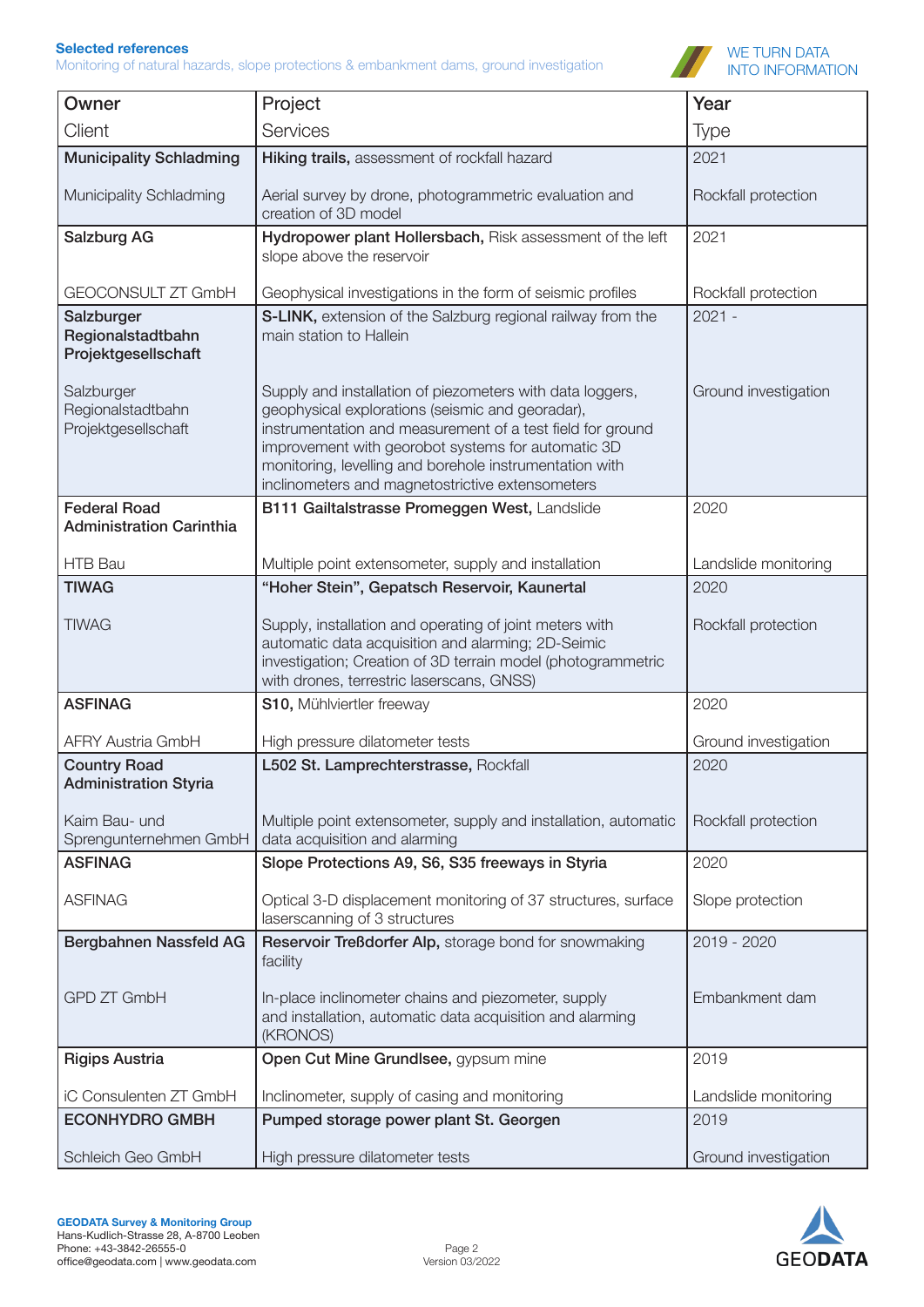Monitoring of natural hazards, slope protections & embankment dams, ground investigation



| Owner                                                        | Project                                                                                                                                                                                                                  | Year                     |
|--------------------------------------------------------------|--------------------------------------------------------------------------------------------------------------------------------------------------------------------------------------------------------------------------|--------------------------|
| Client                                                       | Services                                                                                                                                                                                                                 |                          |
|                                                              |                                                                                                                                                                                                                          | <b>Type</b>              |
| Hinterglemmer<br>Bergbahnen Ges.mbH                          | Reservoir Haselstein, storage bond for snowmaking facility                                                                                                                                                               | $2019 -$                 |
| Hinterglemmer Bergbahnen<br>Ges.mbH                          | Extensometer, supply and installation, automatic data<br>acquisition and alarming (Kronos)                                                                                                                               | Embankment dam           |
| <b>ASFINAG</b>                                               | S31 Burgenland Freeway, Anchor wall 05                                                                                                                                                                                   | 2019                     |
| HABAU Hoch- und<br>Tiefbaugesellschaft mbH                   | High pressure dilatometer tests (23 tests)                                                                                                                                                                               | Ground investigation     |
| <b>ASFINAG</b>                                               | S6 Semmering Freeway Anchor Wall 05                                                                                                                                                                                      | 2019                     |
| Korschineck & Partner<br>Vermessung ZT GmbH                  | Tilt sensors, supply and installation, automatic data acquisition<br>and alarming                                                                                                                                        | Slope protection         |
| <b>ASFINAG</b>                                               | A10 Tauern Freeway, pillar foundation Gmünd                                                                                                                                                                              | 2019                     |
| Framak Bohrtechnik GmbH                                      | Multiple point extensometer, supply and installation                                                                                                                                                                     | <b>Bridge foundation</b> |
| <b>ASFINAG</b>                                               | A10 Tauern Freeway, anchor wall Hochmais                                                                                                                                                                                 | 2019 - 2020              |
| Porr Bau Gmbh                                                | Multiple point extensometers, supply and training for<br>installation                                                                                                                                                    |                          |
| <b>BMLRT-Section for</b><br>torrent and avalanche<br>control | Rockfall Pürgger Wand, settlement area threatened by<br>rockfall                                                                                                                                                         | 2018 - 2021              |
| <b>BMLRT-Section for torrent</b><br>and avalanche control    | Design, supply, installation and operation of automated<br>monitoring system consisting of joint meters and<br>3D-displacement measurements (Georobot), alarming<br>(KRONOS), geotechnical site supervision & consulting | Rockfall protection      |
| <b>ASFINAG</b>                                               | Slope Protections A1, A10 freeways in Salzburg                                                                                                                                                                           | 2018 - 2020              |
| <b>ASFINAG</b>                                               | Optical 3-D displacement monitoring of 60 structures, surface<br>laserscanning of 5 structures                                                                                                                           | Slope protection         |
| <b>ASFINAG</b>                                               | A9 Pyhrn Freeway, anchor walls                                                                                                                                                                                           | 2018 - 2019              |
| Framak Bohrtechnik GmbH                                      | Multiple point extensometers, supply and installation                                                                                                                                                                    | Slope protection         |
| <b>State of Upper Austria</b>                                | <b>B121 Bypass Weyer</b>                                                                                                                                                                                                 | 2018                     |
| Felbermayr Bau GmbH &<br>Co KG                               | Supply of 10 inclinometers, zero reading, geodetic<br>measurement of the measuring points                                                                                                                                | Ground investigation     |
| <b>State of Upper Austria</b>                                | B 145 Bypass Altmünster                                                                                                                                                                                                  | 2018                     |
| Framak Bohrtechnik                                           | High pressure dilatometer tests                                                                                                                                                                                          | Ground investigation     |
| <b>State of Lower Austria</b>                                | B 25 Bypass Wieselburg, slope monitoring                                                                                                                                                                                 | 2018 - 2021              |
| Bachner Brunnen- und<br>Spezialtiefbau GmbH                  | Supply of 14 inclinometers, inclinometer measurements and<br>evaluation                                                                                                                                                  | Slope monitoring         |
| <b>ÖBB - Austrian Federal</b><br>Railway                     | Rockfall Hieflau; ÖBB raildock                                                                                                                                                                                           | $2018 -$                 |
| <b>ÖBB</b> - Austrian Federal<br>Railway                     | Multiple point extensometers, supply and installation,<br>automatic data acquisition, alarming (KRONOS)                                                                                                                  | Rockfall protection      |

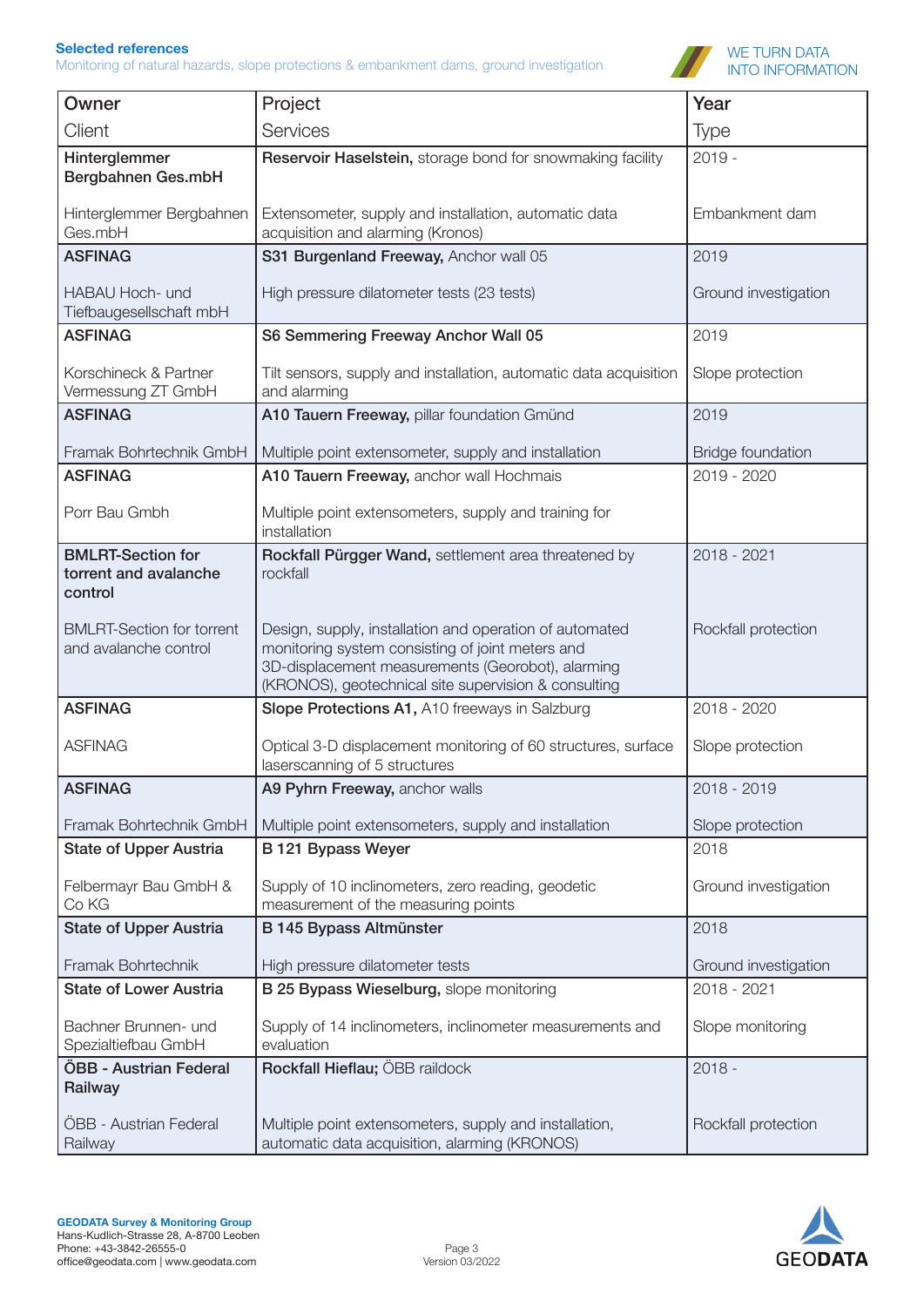Monitoring of natural hazards, slope protections & embankment dams, ground investigation



| Owner                                                  | Project                                                                                                                                                      | Year                     |
|--------------------------------------------------------|--------------------------------------------------------------------------------------------------------------------------------------------------------------|--------------------------|
| Client                                                 | Services                                                                                                                                                     | <b>Type</b>              |
| <b>ASFINAG</b>                                         | A9 Pyhrn Freeway, retaining wall sports field Übelbach                                                                                                       | 2017                     |
| <b>ASFINAG</b>                                         | Automatic 3D-displacement monitoring (Georobot)                                                                                                              | Slope protection         |
| <b>Federal Road</b><br><b>Administration Carinthia</b> | B99 Katschbergstrasse, slope protection                                                                                                                      | 2016                     |
| <b>HTB Bau</b>                                         | Extensometer measurements                                                                                                                                    | Slope protection         |
| <b>ASFINAG</b>                                         | A2, A9 and S35 Freeways, retaining structures and wing<br>walls                                                                                              | 2016                     |
| <b>ASFINAG</b>                                         | Optical 3-D displacement monitoring, surface laserscanning                                                                                                   | Slope protection         |
| <b>ASFINAG</b>                                         | S35 Murtal Freeway, creeping slope in the tunnel portal area                                                                                                 | 2015 - 2016              |
| <b>ASFINAG</b>                                         | Monitoring of inclinometers, extensometers, load cells and<br>strain gauges                                                                                  | Slope protection         |
| <b>ASFINAG</b>                                         | A2 Southern Freeway, refurbishment anchor wall 01                                                                                                            | 2015                     |
| Kaim Bau                                               | Multiple point extensometers, supply and installation                                                                                                        | Slope protection         |
| <b>ASFINAG</b>                                         | S6 Semmering Freeway, slope protection Gloggnitz                                                                                                             | 2015                     |
| Framak / Kaim Bau                                      | Multiple point extensometers, supply and installation,<br>inclinometer measurements                                                                          | Slope protection         |
| <b>State Government Lower</b><br>Austria               | Mass Movement Fürteben                                                                                                                                       | $2015 -$                 |
| <b>State Government Lower</b><br>Austria / Porr Bau    | Supply and installation of piezometers and inclinometers with<br>IPI sensors, automatic data acquisition (KRONOS)                                            | Landslide monitoring     |
| <b>Vienna City Council</b><br>Depart. 31-Water Supply  | Second Vienna Spring Water Main, landslide area Haberöd                                                                                                      | $2015 -$                 |
| Vienna City Council Depart.<br>31-Water Supply         | Automated distance monitoring and data transfer with laser<br>distance meter                                                                                 | Landslide monitoring     |
| <b>ASFINAG</b>                                         | A9 Pyhrn Freeway, bridge B6                                                                                                                                  | $2014 -$                 |
| <b>ASFINAG</b>                                         | Inclinometer measurements                                                                                                                                    | <b>Bridge foundation</b> |
| <b>ASFINAG</b>                                         | A9 Pyhrn Freeway, C&C tunnel Krenngraben                                                                                                                     | $2014 -$                 |
| <b>ASFINAG</b>                                         | Optical 3D displacement monitoring (surface, tunnel, slope<br>protections), inclinometer measurements, joint meters (supply,<br>installation and monitoring) | Slope protection         |

Explanation of abbreviations for Austria owners and clients:

ASFINAG Austrian federal road administration (responsible for construction, maintenance and financing of the Austrian freeways)<br>ÖBB Federal railway company